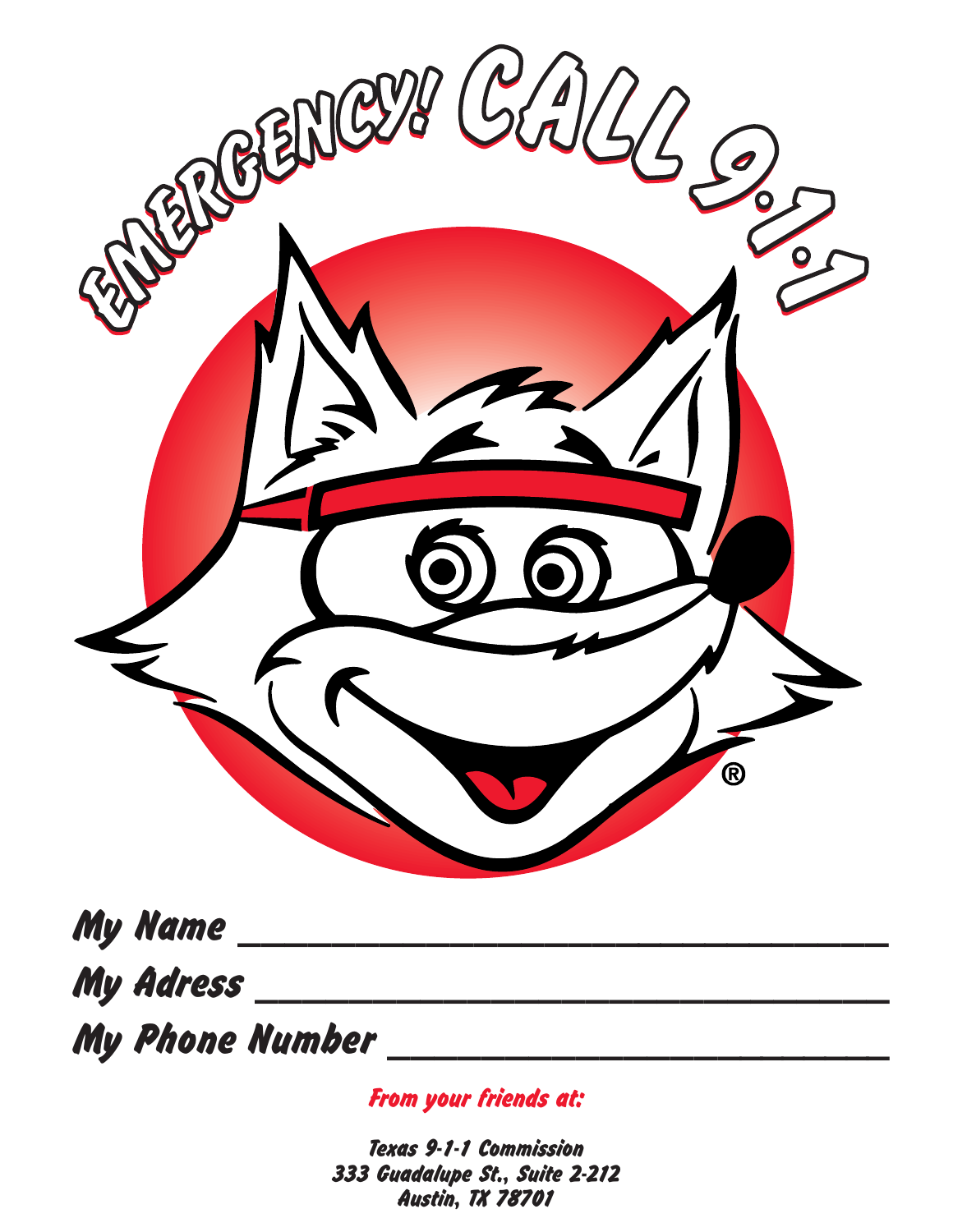

Match the right emergency vehicle to the name.

Policeman Fireman Doctor





Conecta el vehiculo de emergencia con el agente correspondiente.

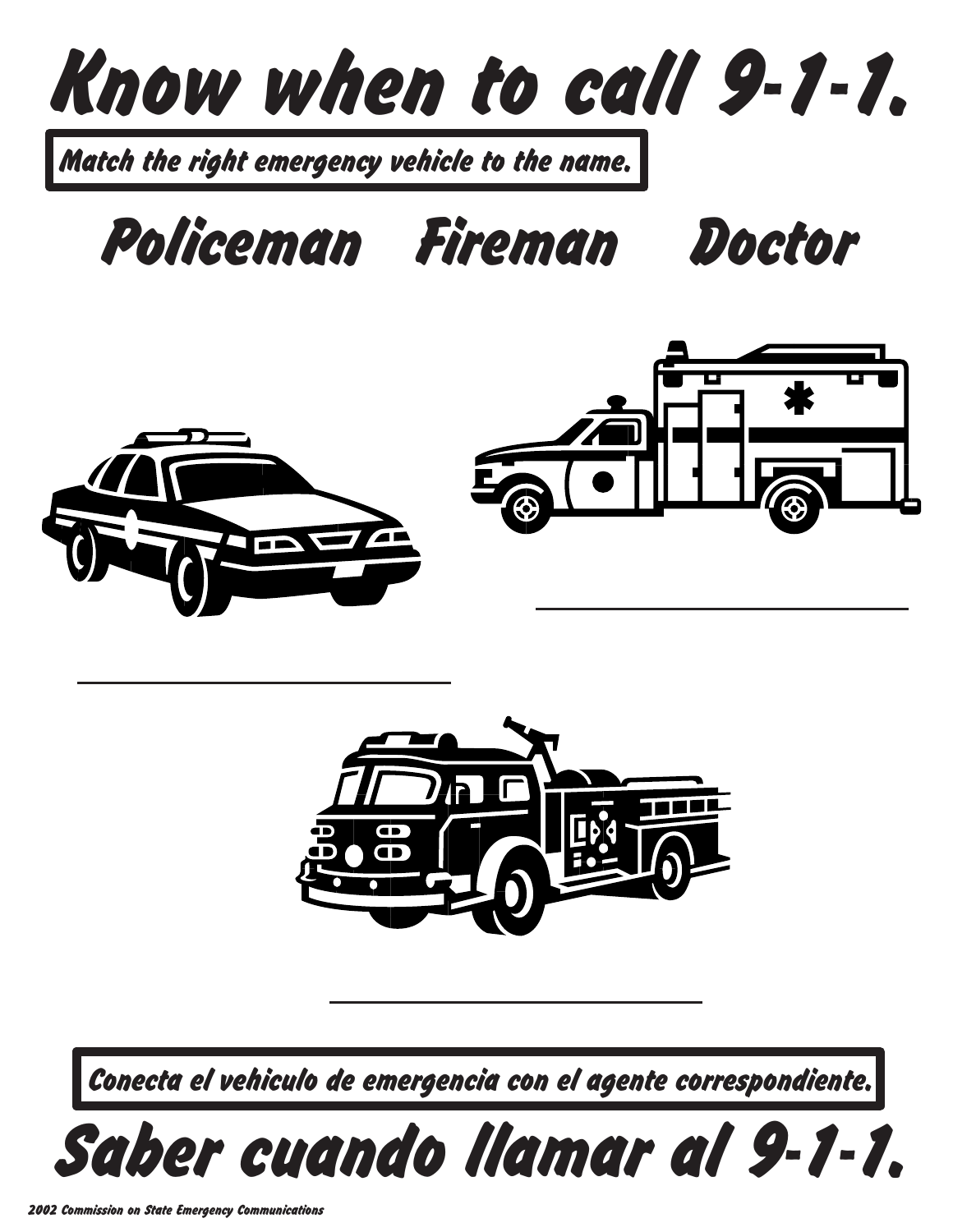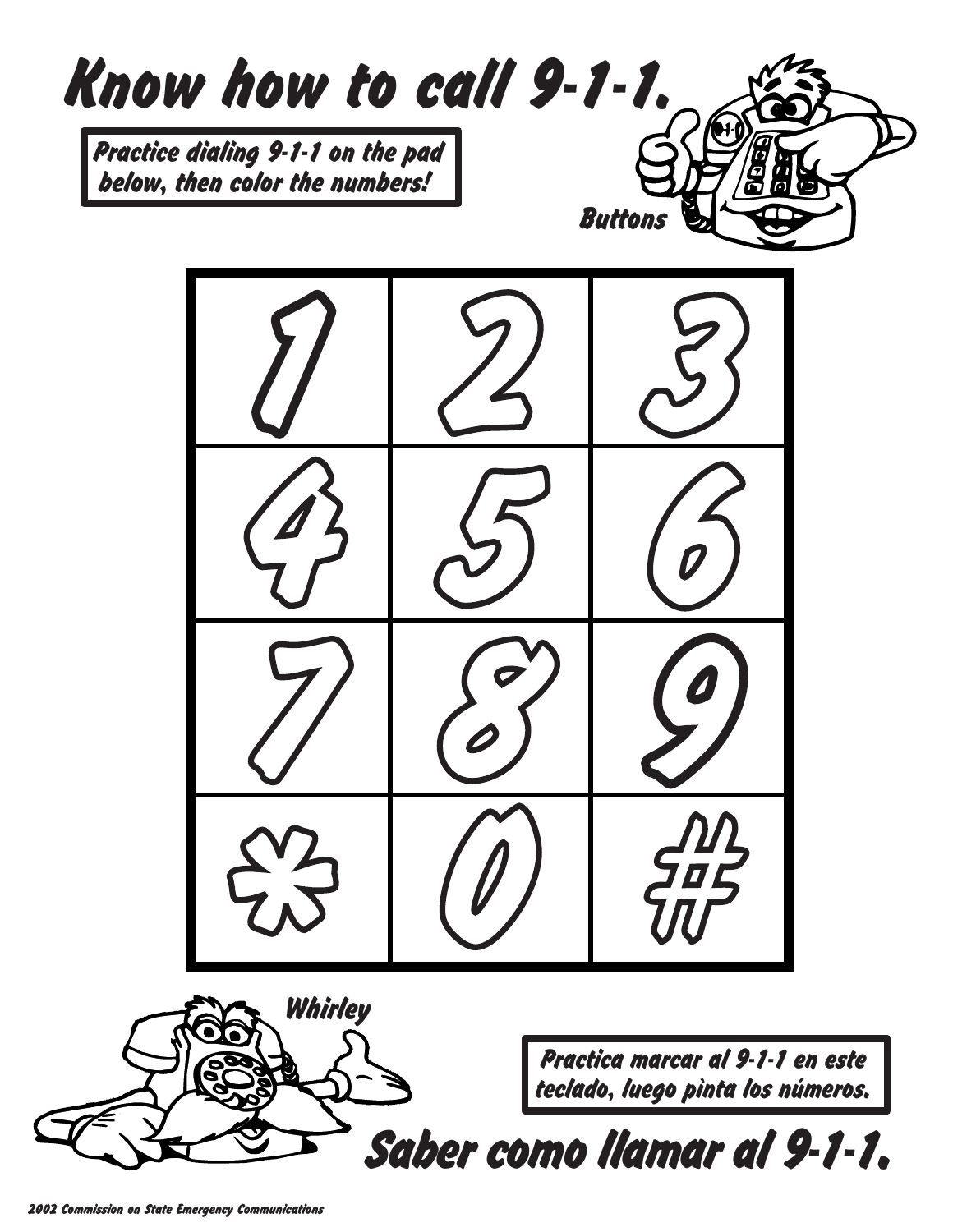## Speak slowly and clearly into the phone.

Draw a happy face on Jennifer.



Habla despacio y claramente por teléfono.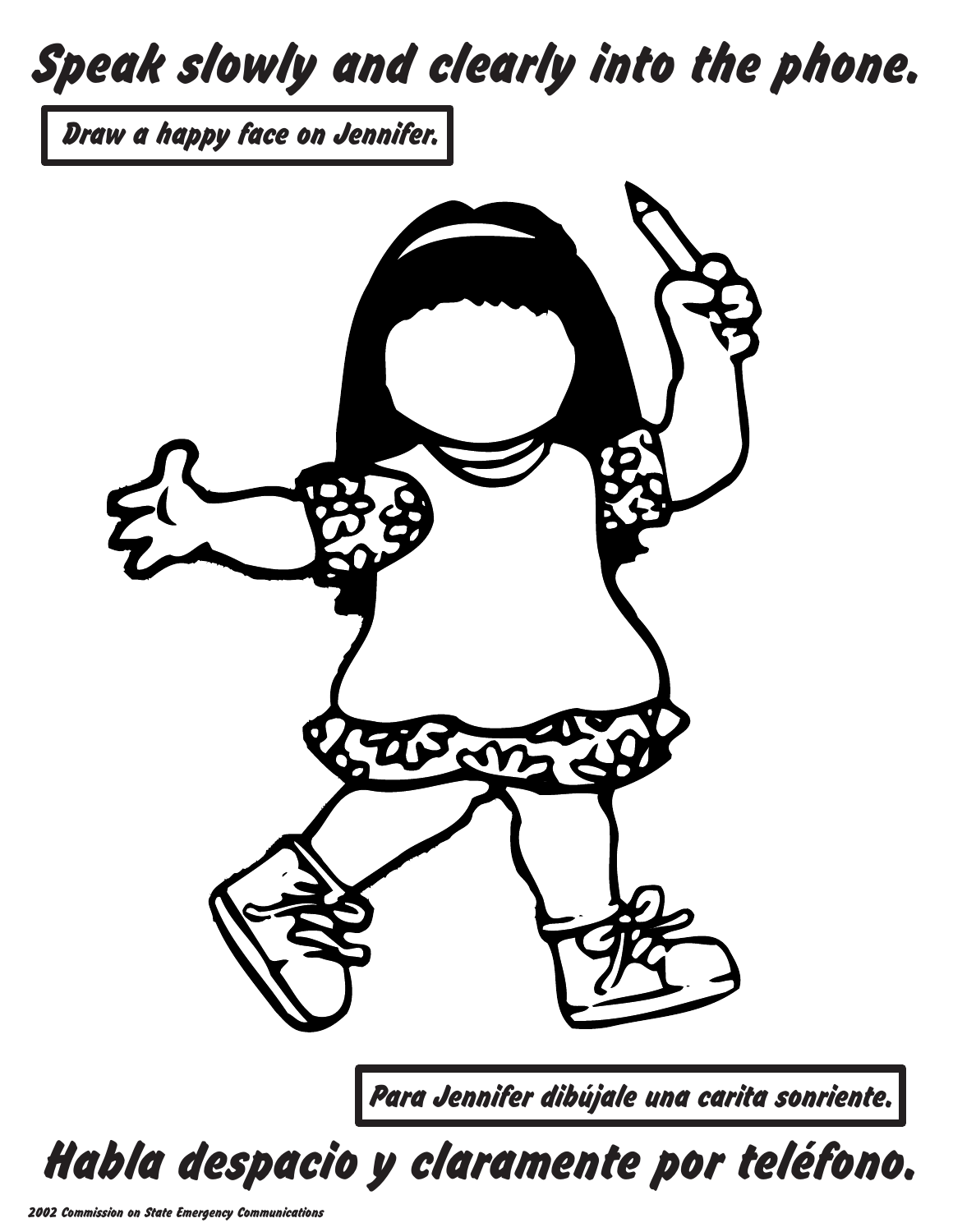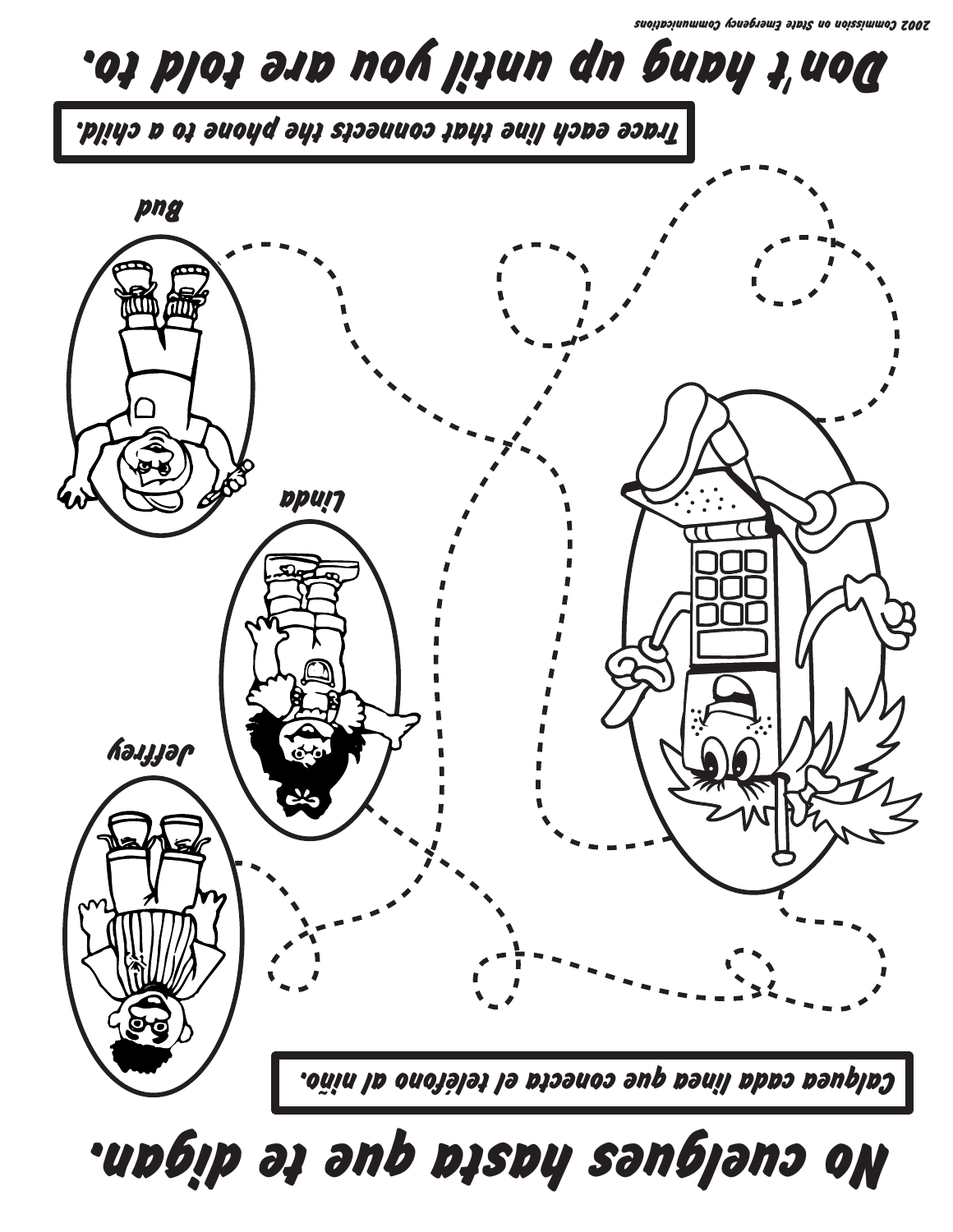ZnoitboinummoJ vonsprom3 stb12 no noiszimmoJ SOOS



Trace the circle around the pictures that are 9-1-1 emergencies, then color!



| izplbtniq opsul , asionaprams nansitros emergencies, luego pintalas!

spuosiad ap spiauabiawa pipd ajuawpjos sa j-j-6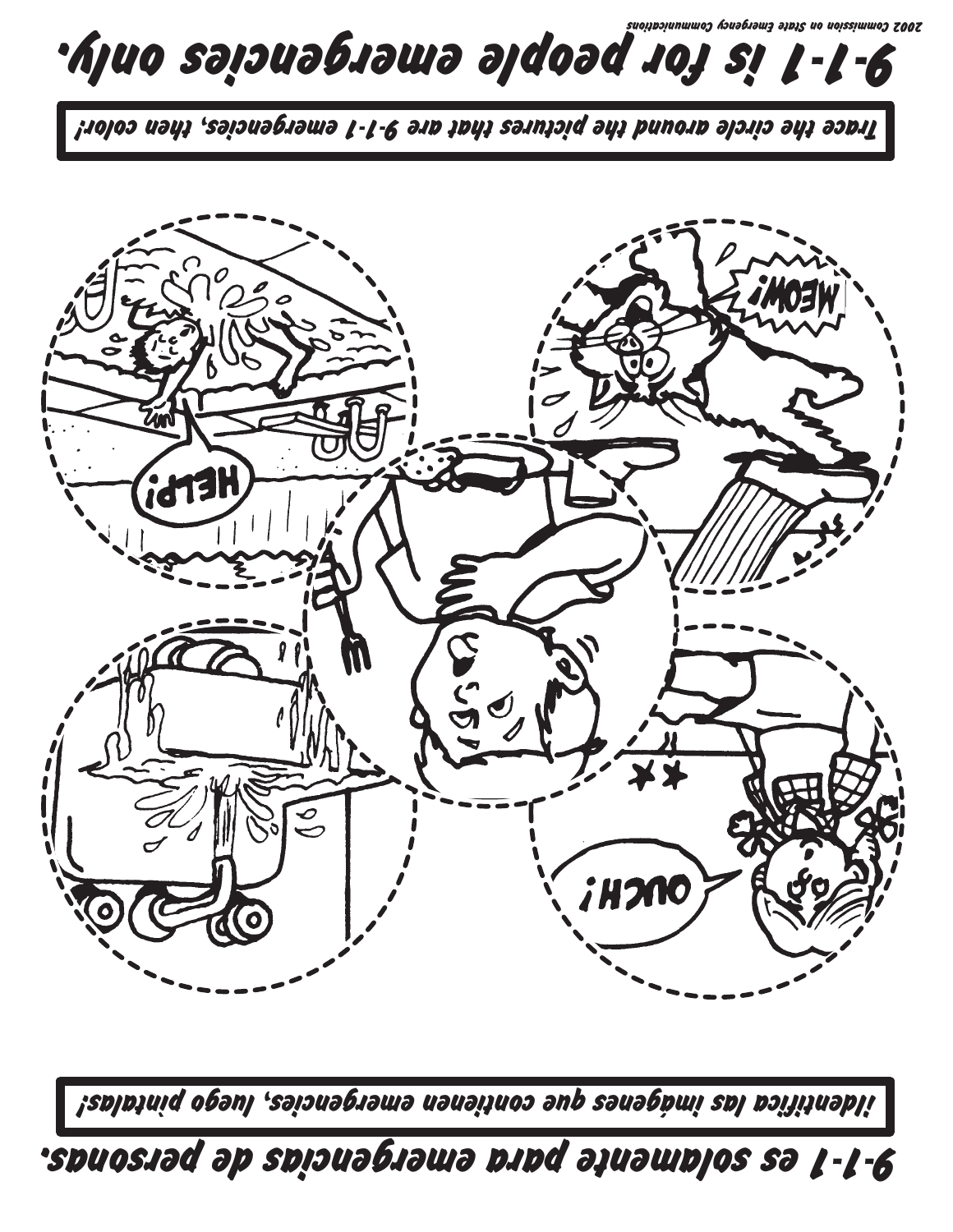

## Nunca marques el 9-1-1 en broma.